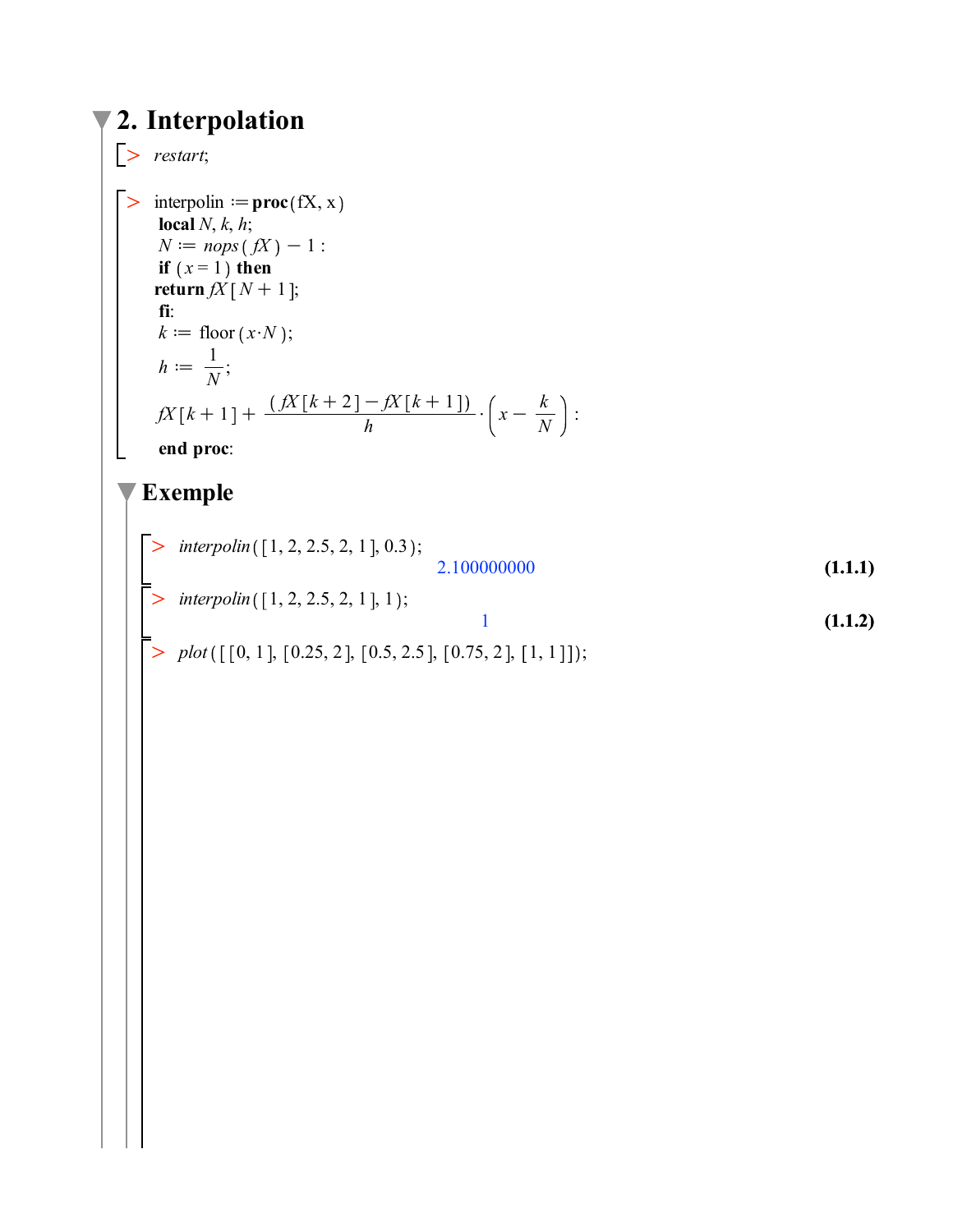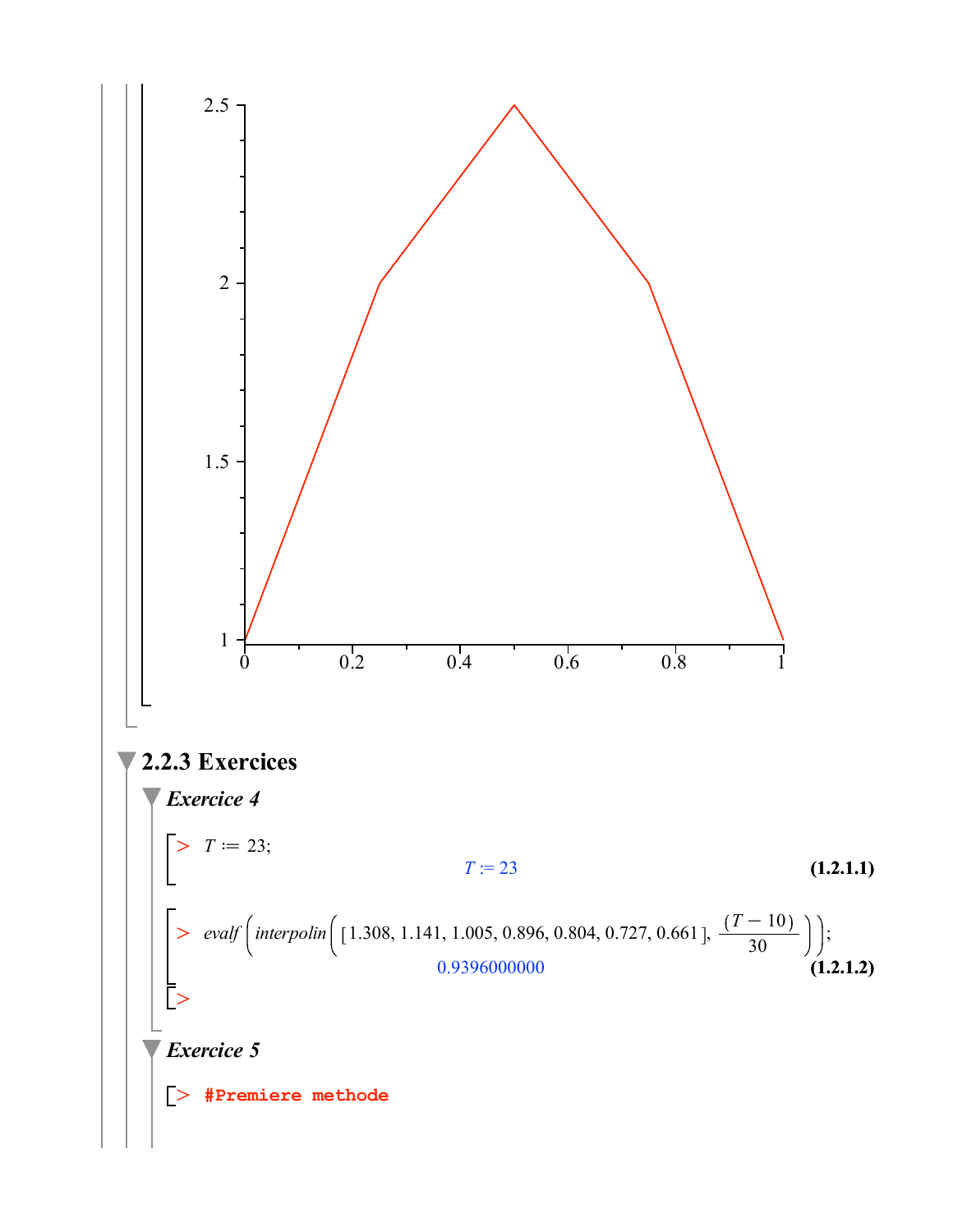>\n
$$
\begin{array}{|c|l|}\n\hline\n> interpolation 2 &= \text{proc}(f, x, a, b) \\
\text{interpolin}\left(f, \frac{(x - a)}{b - a}\right) : \\
\hline\n\text{end } \text{prec.} \\
\hline\n\text{interpolin2}([1.308, 1.141, 1.005, 0.896, 0.804, 0.727, 0.661], T, 10, 40); \\
\hline\n\text{N:perpolin2}([1.308, 1.141, 1.005, 0.896, 0.804, 0.727, 0.661], T, 10, 40); \\
\hline\n\text{N:perpolin2}(\text{N: } x, a, b) \\
\hline\n\text{intr}(\text{error } f, X, h, h); \\
N := n\text{opt}(f) \\\text{return } fX[N+1]; \\
\text{f: } \\
h := \frac{b - a}{N}; \\
fX[k+1] + \frac{(fX[k+2] - fX[k+1])}{h} \cdot (x - (a + k \cdot h)) : \\
\hline\n\text{end } \text{proc:} \\
\text{evalf}(interpolin2bis([1.308, 1.141, 1.005, 0.896, 0.804, 0.727, 0.661], T, 10, 40)); \\
\hline\n\text{end } \text{proc:} \\
\text{Exercise 8}\n\left[\n> 362.78 + \frac{(512.35 - 362.78)}{20 - 15} \cdot 1; \\
\text{interpolin2}([0, 227.04, 362.78, 512.35, 602.97, 901.67], 16, 0, 30); \\
\hline\n\text{interpolin2}([0, 227.04, 362.78, 512.35, 602.97, 901.67], 16, 0, 30); \\
\hline\n\text{interpolin2}([0, 227.04, 362.78, 512.35, 602.97, 901.67], 16, 0, 30); \\
\hline\n\text{interpolin2}([362.78, 512.35], 16, 15, 20); \\
\
$$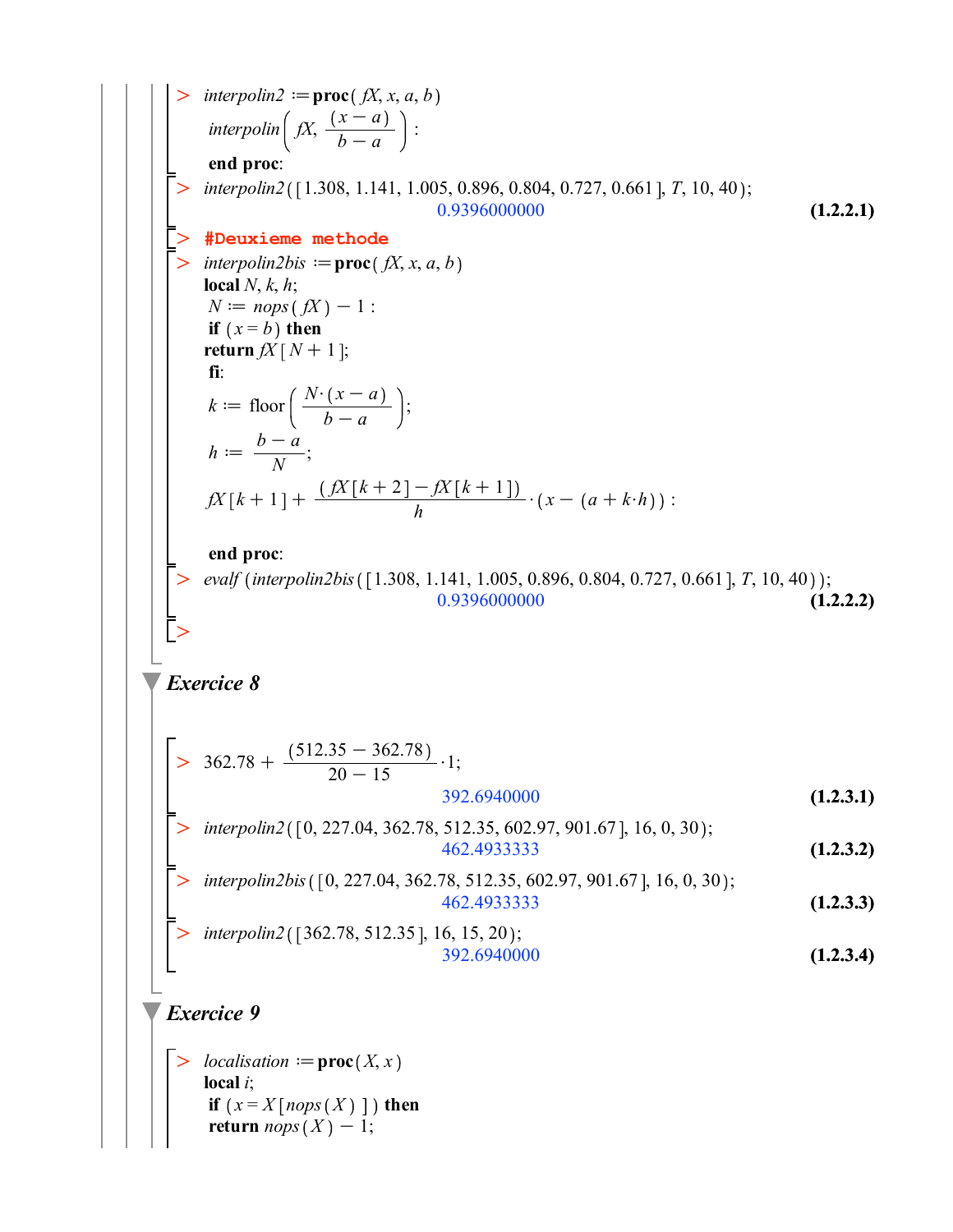| f                                    | i := 1 :     |
|--------------------------------------|--------------|
| while $(X[i + 1] \le x)$ do          |              |
| $i := i + 1$ :                       |              |
| of :                                 | ii := i - 1; |
| end proc:                            |              |
| localisation([0, 0.5, 1, 1.5], 1.3); |              |
| Exercise 10                          |              |

\n**Exercise 10**

\n**Exercise 10**

\n
$$
\left[\begin{array}{c}\n\therefore \text{interpolin3} := \text{proc}(X, \beta X, x) \\
\text{local } i; \\
\text{if } (x = X[nops(X)]) \text{ then } \\
\text{return } \beta \left[\begin{array}{c}\n\text{interpolin2}([ \beta X[i + 1], \beta [i + 2]], x, X[i + 1], X[i + 2]); \\
\text{in the polynomial }([ \beta X[i + 1], \beta Y[i + 2]], x, X[i + 1], X[i + 2]); \\
\text{end proc}: \\
\text{interpolin3}([0, 10, 15, 20, 22.5, 30], [0, 227.04, 362.78, 512.35, 602.97, 901.67], \\
\text{end proc}: \\
\text{interpolin3}([0, 10, 15, 20, 22.5, 30], [0, 227.04, 362.78, 512.35, 602.97, 901.67], \\
\text{endண}(1.2.5.1)
$$

## $\sqrt{2.3.3}$  Algorithme

> *interpolculo* := **proc**(
$$
fX, x
$$
)  
\n**local**  $N, k, a, s$ ;  
\n $N := nops(fX) - 3$ ;  
\n**if**  $(x = 1)$  **then**  
\n**return**  $fX[N + 2]$ ;  
\n**fi**:  
\n $k := floor(N \cdot x)$ ;  
\n $a := x \cdot N - k$ ;  
\n $s := -\frac{fX[k + 1] \cdot a \cdot (1 - a) \cdot (2 - a)}{6}$ ;  
\n $s := s + \frac{fX[k + 2] \cdot (a + 1) \cdot (1 - a) \cdot (2 - a)}{2}$ ;  
\n $s := s + \frac{fX[k + 3] \cdot (a + 1) \cdot a \cdot (2 - a)}{2}$ ;  
\n $s := s - \frac{fX[k + 4] \cdot (a + 1) \cdot a \cdot (1 - a)}{6}$